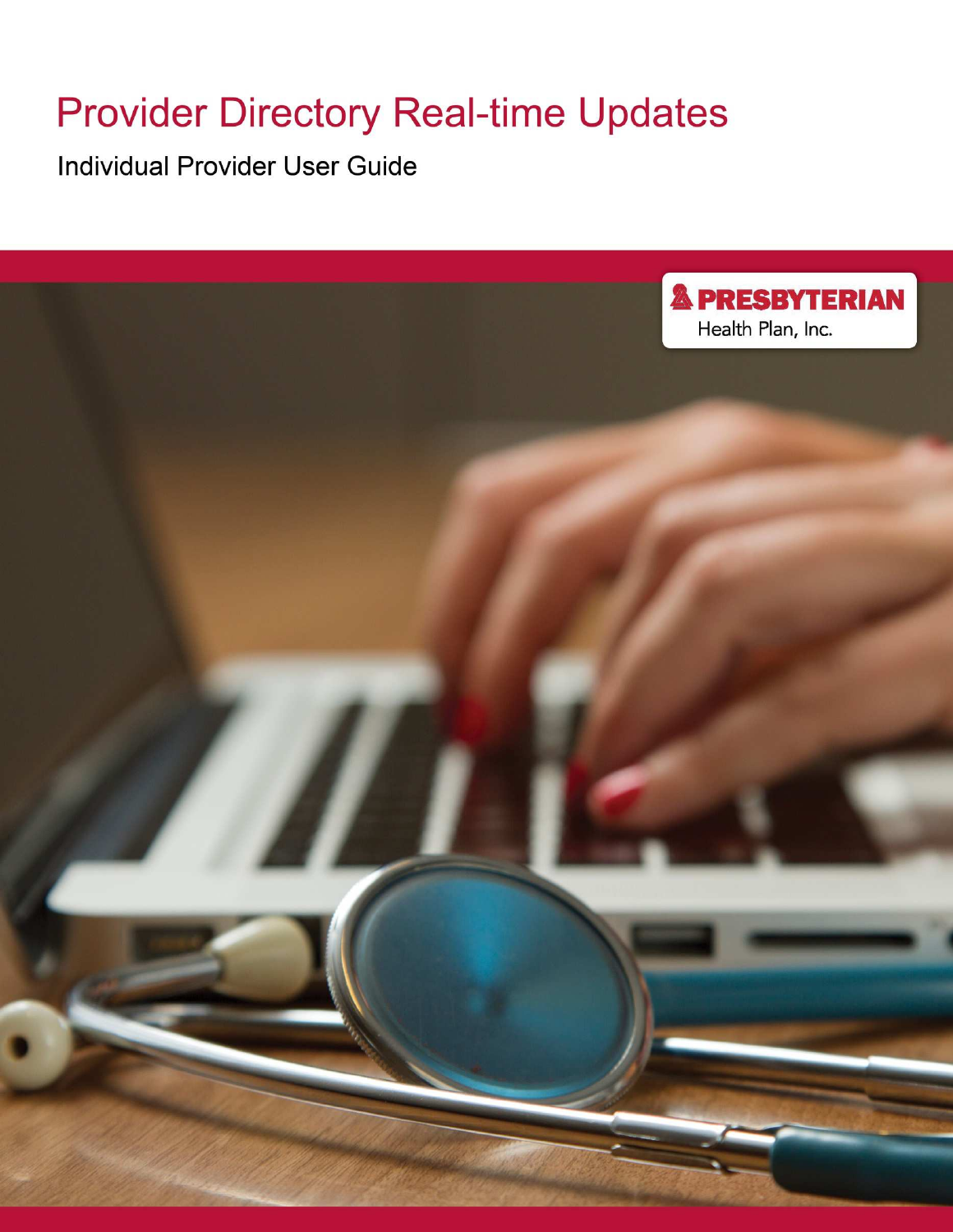## **How to Use this Guide**

This guide serves to help individual providers navigate the Online Provider Directory real-time updates tool. The real-time updates tool allows providers to verify and update their online provider directory information. With your help, we can reduce frustration, confusion, and uncertainties experienced by patients, by keeping profile information current and limiting the amount of incorrect information.

To get started, you will need to register for a myPRES account, or know how you already registered for an account. This is important because permissions are based on registration type. The types are listed below:

- **Individual** An individual provider is a single person who practices medicine or one of the allied healthcare professions. This means you are not working as part of a group.
- **Group** A group is a cooperative practice of medicine as a group of physicians and/or allied healthcare professionals that share a common building, consulting rooms, labs, staff, equipment, etc.
- **Facility** A facility is a hospital, home health agency, skilled nursing facility, free-standing surgical center, etc. where inpatient care is rendered.

If you are unsure if you are an individual, group, or facility, please do not move forward with registration or using the real-time updates tool. Please reach out to your Provider Network Management relationship executive, or send an email to *[providerdemo@phs.org](mailto:providerdemo@phs.org)*.

If you are certain you are registered as an individual provider, please review the frequently asked questions (FAQs) at [www.phs.org/DirectoryUpdate](http://www.phs.org/DirectoryUpdate). After reading the FAQs, you can request myPRES access or login to an existing myPRES account, and/or begin verifying and making updates to your online provider directory profile.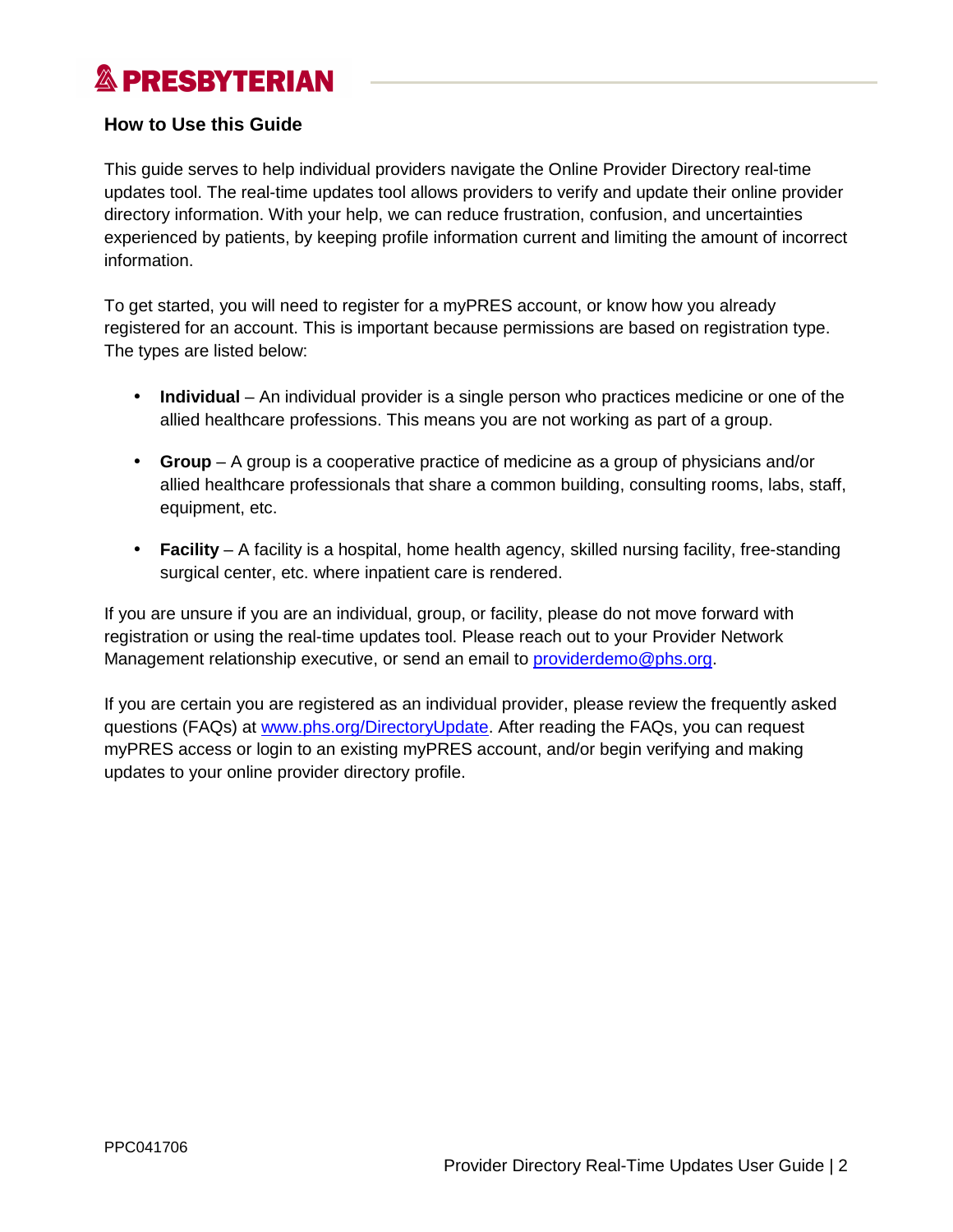### **Provider Directory Update FAQs Website**

The frequently asked questions website at [www.phs.org/directoryupdate](http://www.phs.org/directoryupdates)s is a great resource to get started.

Providers | Contact Us | Update Provider Directory

- NEWS & COMMUNICATIONS
- **UPDATE PROVIDER DIRECTORY**



#### **Chaplaincy Services**

We provide ministry and emotional support for patients and their families and support for healthcare workers in times of crisis. Let us help. Learn More

Presbyterian Health Plan **News & Updates** 

Find out about the newest staff and the latest technology, and all the other happenings at Presbyterian. Learn More +

# **Update Provider Directory**

You can now update your provider directory profile on the myPRES provider portal!

To help you navigate the new process, we have listed a few frequently asked questions below. If you need help getting started, please contact your Provider Network Management relationship team.

#### Contact Us

If you are a behavioral health provider, please reach out to your Presbyterian behavioral health liaison at 800-424-6035 to learn more about updating your profile.

#### Where do I make updates?

Providers will make all updates and changes through the myPRES provider portal. To make updates, providers and provider offices must have a current myPRES account.

Log into myPRES »

#### What if I do not have a myPRES ID or account?

If you do not have a myPRES account, or if you have not accessed your myPRES account in the past year, you will need to register for a new one.

Register for myPRES >

#### Who in my office can make updates?

Provider offices will need to identify staff members as authorized delegates to make changes on behalf of the office through the portal.

#### How do I choose a delegate to make updates?

Offices must submit a request for access.

Submit Request »

#### Once I have access and permissions, how do I make updates?

When you log in to the myPRES provider portal, you will choose "Update Provider Directory" from the Menu of Service. You will then click on the section you would like to update. Updates may include, but are not limited to, demographic information, address, panel status, languages spoken, and hours of operation.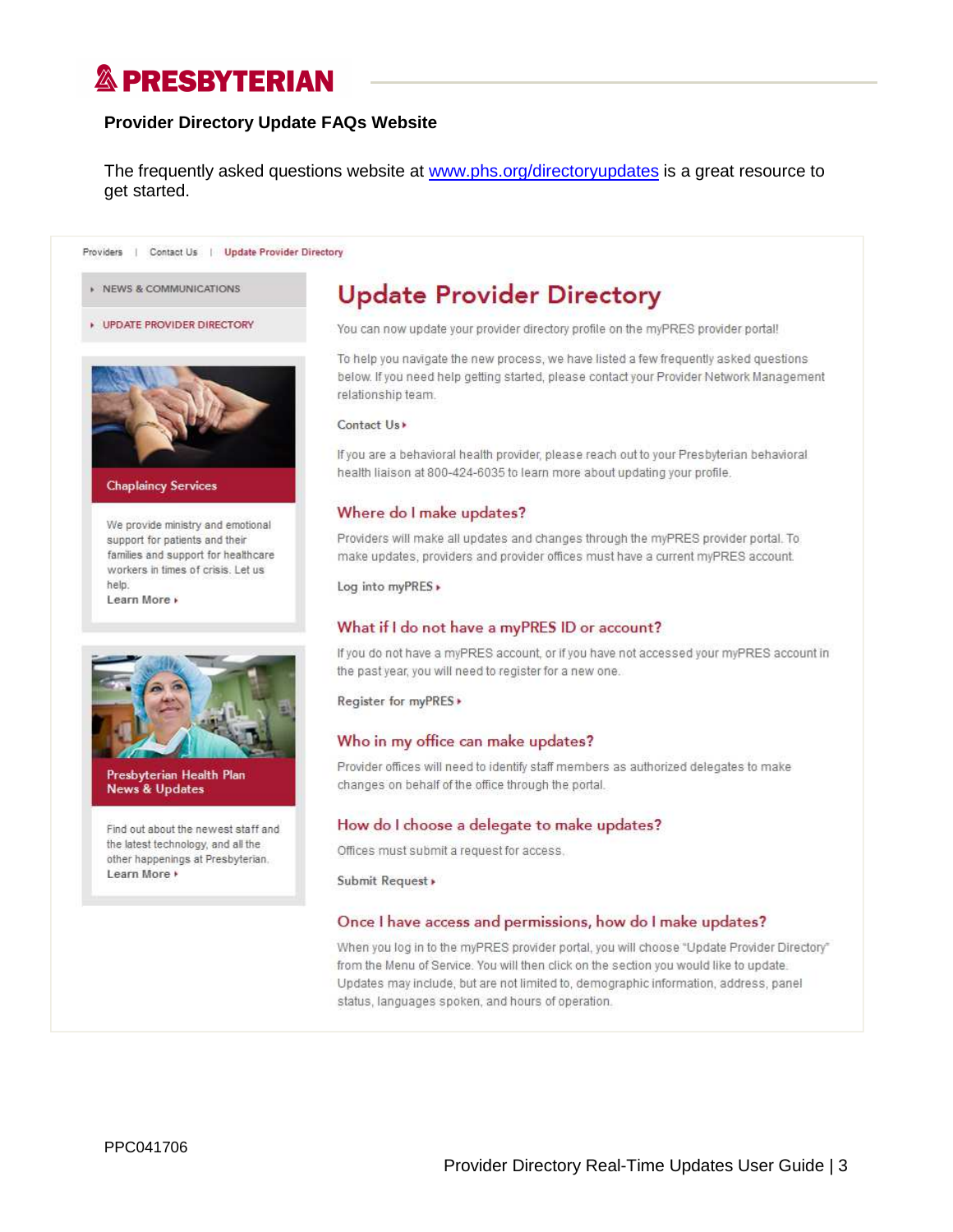### **Choosing a Delegate**

Individual providers do not need to choose a delegate as they are automatically given access to make profile updates. To being, log into myPRES and select "Update Provider Demographic Information" in the myPRES Workforce Menu of Services.

| & PRESBYTERIAN                                | Hi. LESLIE<br>My Account ><br>Log Out > |
|-----------------------------------------------|-----------------------------------------|
| myPRES<br>Workforce<br><b>Entrancement</b>    |                                         |
| <b>MENU OF SERVICES</b>                       |                                         |
| <b>Provider Services</b>                      |                                         |
| Behavioral Health - Magellan Portal >         |                                         |
| Cultural Sensitivity Competencies >           |                                         |
| myPRES Provider Portal >                      |                                         |
| National Imaging Associates Provider Portal > |                                         |
| Update Provider Demographic Information >     |                                         |
| A View Less                                   |                                         |

This will open the dashboard below. Click on the green tabs to choose which sections of the profile to update.

| & PRESBYTERIAN                                                                            |                                                                           | Hi, LESLIE<br>Log Out > | ● Provider / Employer / Employee Links ▶                          |
|-------------------------------------------------------------------------------------------|---------------------------------------------------------------------------|-------------------------|-------------------------------------------------------------------|
| myPRES                                                                                    |                                                                           |                         |                                                                   |
| <b>UPDATE PROVIDER INFORMATION</b>                                                        |                                                                           |                         |                                                                   |
| <b>Directory Address &amp;<br/>Office Hours</b><br>10<br>$\bullet$<br>UPDATE, ADD OR VIEW | Physical Address<br>Ø<br><b>UPDATE OR VIEW</b>                            | <b>UPDATE OR VIEW</b>   | Mailing & Remittance<br>Address*<br>$\mathbf{\Omega}$             |
| Panel Status & Spoken<br>Languages<br>0<br><b>UPDATE</b>                                  | $\odot$<br><b>Manage Delegates on</b><br>My Account<br>◙<br><b>UPDATE</b> |                         | Select different Provider Record<br>Go to myPRES Menu of Services |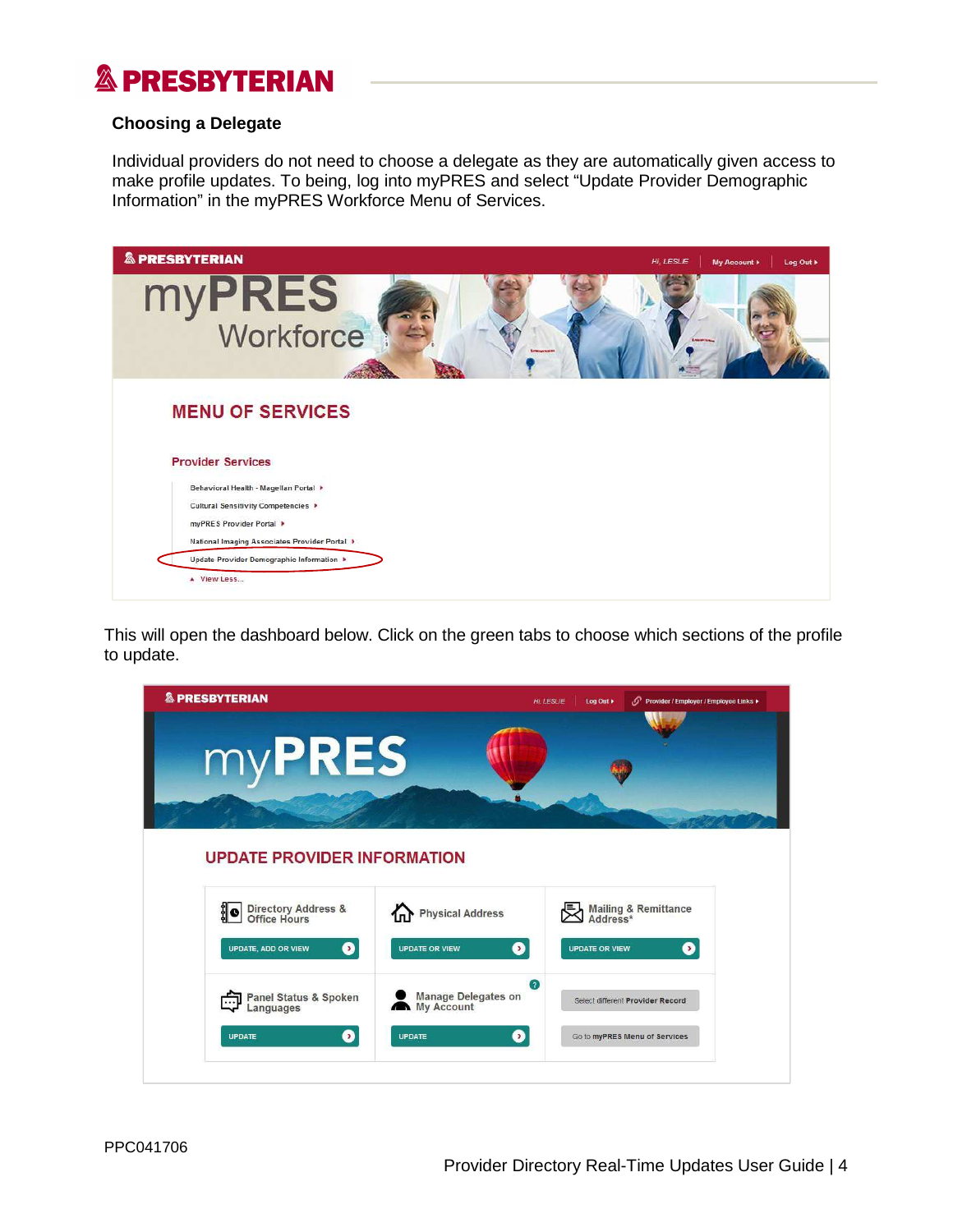### **Example of "Directory Address & Office Hours" tab**

| myPRES                                                                                                                        |                  |      |              |     |               |
|-------------------------------------------------------------------------------------------------------------------------------|------------------|------|--------------|-----|---------------|
|                                                                                                                               |                  |      |              |     |               |
|                                                                                                                               |                  |      |              |     |               |
| <b>UPDATE DIRECTORY ADDRESS &amp; OFFICE HOURS</b>                                                                            |                  |      |              |     |               |
| Updating Directory Address & Office Hours for Taxonomy #<br>Select the address that you want to update, or add a new address. |                  |      |              |     |               |
| ADD NEW ADDRESS <b>CO</b>                                                                                                     |                  |      |              |     |               |
| Address <sub>1</sub>                                                                                                          | <b>Address 2</b> | City | <b>State</b> | ZIP | <b>Action</b> |

Click "Update" to view the address or office hours you need to update.

Verify if the address is correct. If it is not, delete the address information in the fields and replace it with the correct one. Please note that all addresses will be verified by the United States Postal Service (USPS) for correctness. Therefore, please refrain from using punctuation in the address.

**CORRECT:** 508 SAN PASQULE AVE SW **INCORRECT:** 508 SAN PASQUALE AVE, S.W.

| <b>UPDATE DIRECTORY ADDRESS &amp; OFFICE HOURS</b>                             |                  |                                                                                                                                                   |
|--------------------------------------------------------------------------------|------------------|---------------------------------------------------------------------------------------------------------------------------------------------------|
| Updating Directory Address & Office Hours for Taxonomy #                       |                  |                                                                                                                                                   |
| please make any necessary changes to ensure your address aligns with the USPS. |                  | The address listed below will automatically be validated against the U.S. Postal Service system. If you receive an error message upon submission, |
| <b>Directory Address</b>                                                       |                  |                                                                                                                                                   |
| Address*                                                                       | Telephone*       | <b>Extension</b>                                                                                                                                  |
| 508 SAN PASQUALE AVE SW                                                        | 505 815 3382     |                                                                                                                                                   |
| Please add Sulte, Bullding, Unit #, etc. on Address Line 2.                    | <b>FAX</b>       | <b>Extension</b>                                                                                                                                  |
| <b>Address Line 2</b>                                                          |                  |                                                                                                                                                   |
| STE 4                                                                          |                  |                                                                                                                                                   |
| City*                                                                          | *Regulred fields |                                                                                                                                                   |
| ALBUOUEROUF                                                                    |                  |                                                                                                                                                   |
| ZIP*<br>State*                                                                 |                  |                                                                                                                                                   |
| 87104-1136<br>New Mexico<br>$\overline{\phantom{a}}$                           |                  |                                                                                                                                                   |
|                                                                                |                  |                                                                                                                                                   |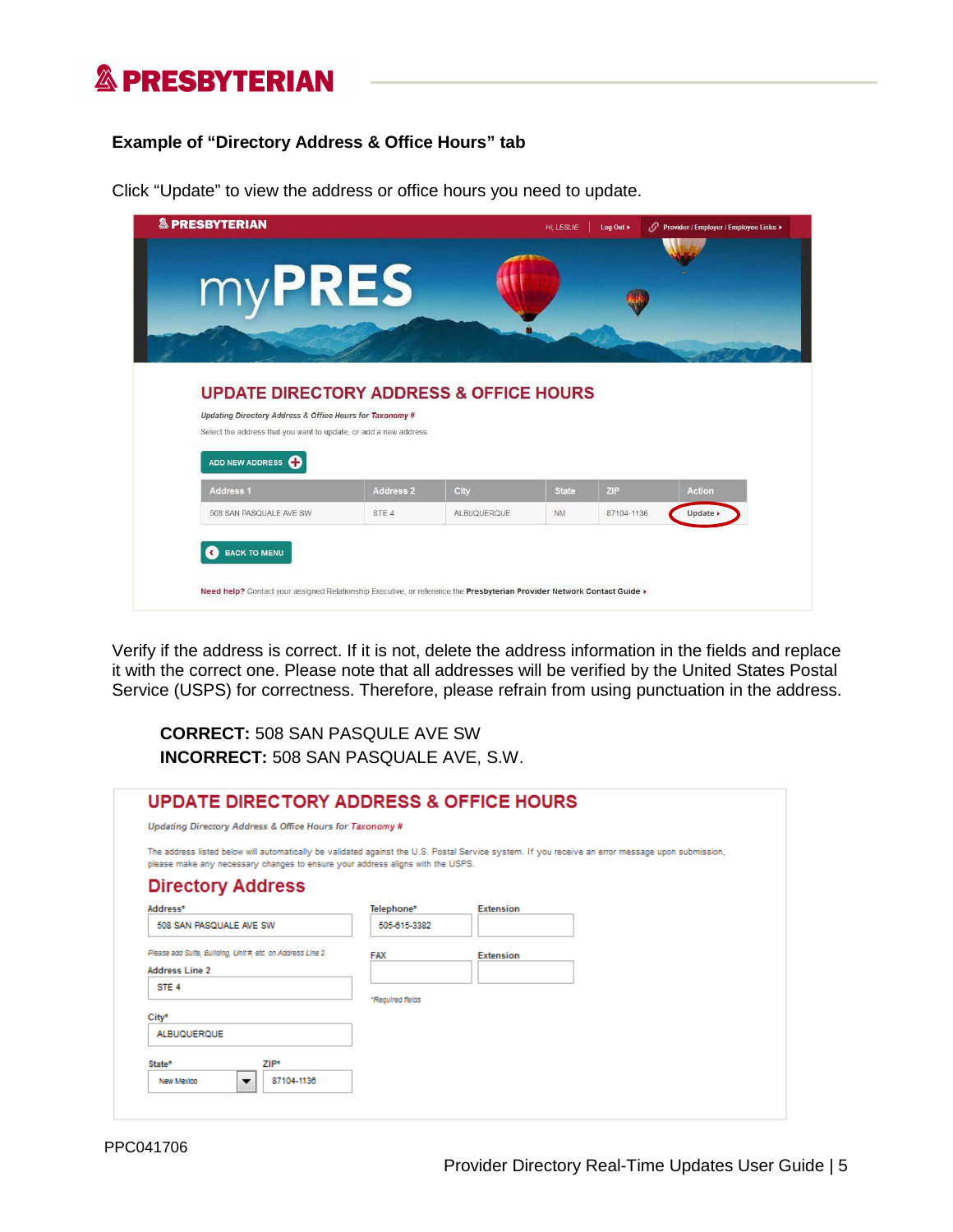Verify if the office hours are correct. If not, choose the time from the dropdown, choose A.M. or P.M., or choose if the office is closed that day.

| Office closed          | Office closed                    | Office closed                    | Office closed       | Office closed     | Office closed          | $\checkmark$<br>Office closed |
|------------------------|----------------------------------|----------------------------------|---------------------|-------------------|------------------------|-------------------------------|
| Office Opens           | Office Opens                     | Office Opens                     | <b>Office Opens</b> | Office Opens      | Office Opens           | Office Opens                  |
| 7:30<br>$\blacksquare$ | 7:00<br>$\overline{\phantom{a}}$ | 7:00<br>▼                        | 7:00<br>▼           | 7:00<br>▼         | Select<br>w            | Select<br>×                   |
| AM.                    | AM                               | AM.                              | AM.                 | A.M.              | A.31                   | AM                            |
| PM.                    | P.M.                             | P.M.                             | PM                  | P.M.              | PAL                    | PM                            |
| Office Closes          | Office Closes                    | Office Closes                    | Office Closes       | Office Closes     | Office Closes          | Office Closes                 |
| 8:00<br>$\mathbf{r}$   | 8:00<br>$\bullet$                | 7:00<br>$\overline{\phantom{a}}$ | $\bullet$<br>6:30   | $\bullet$<br>8.00 | Select<br>$\mathbf{w}$ | w.<br>Select.                 |
| A.M.                   | AM.                              | AM.                              | A.M.                | A.M.              | A.M.                   | AM.                           |
| P.M.                   | P.M.                             | PM.                              | P.M.                | P.M.              | PM                     | PAIL                          |
|                        |                                  |                                  |                     |                   |                        |                               |

## **Example of "Update Provider Panel Status & Spoken Languages\*" tab**

|                                                                                                                                                                  |                                | <b>Hi, TESTING GROUP</b><br>Log Out > | ○ Provider / Employer / Employee Links ▶ |
|------------------------------------------------------------------------------------------------------------------------------------------------------------------|--------------------------------|---------------------------------------|------------------------------------------|
| $my$ PRES                                                                                                                                                        |                                |                                       |                                          |
| <b>UPDATE PROVIDER PANEL STATUS &amp; SPOKEN LANGUAGES</b><br>Note: You are updating this information on behalf of EXPERIAN, PROVIDER<br><b>Provider Network</b> | <b>Spoken Languages</b>        |                                       |                                          |
| <b>Provider network</b><br>Commercial                                                                                                                            | Arabic                         | <b>Greek</b>                          | Polish                                   |
| <b>Panel Status</b>                                                                                                                                              | <b>Chinese</b><br><b>Dutch</b> | Hebrew<br>Hindi                       | Portuguese<br>Punjabi                    |
| <b>Accepting new patients</b><br>Yes<br><b>No</b>                                                                                                                | <b>English</b>                 | Hungarian                             | <b>Russian</b>                           |
| Patient maximum (total # of patients)<br>99999                                                                                                                   | Farsi                          | <b>Italian</b>                        | <b>Sign Language</b>                     |
|                                                                                                                                                                  | Filipino                       | Korean                                | Spanish                                  |
| Patient gender accepted<br>Both males and females                                                                                                                | <b>French Canadian</b>         | Navajo (Dine)                         | Urdu                                     |
| <b>Females only</b><br><b>Males only</b>                                                                                                                         | German                         | Persian                               | Vietnamese                               |

#### **1. Provider Network**

Providers will need to begin with this field as each network the provider is contracted with (e.g., Commercial, Medicaid, and/or Medicare) will need to be completed separately – even if the information is the same for all networks.

#### **2. Spoken Language**

The system will automatically default to English. If the provider speaks additional languages, click on the languages to insert checkmark.

#### **3. Panel Status**

You can indicate if the provider is accepting new patients under panel status and if they have age or gender restrictions (e.g., pediatrics, gynecology, etc.).

### **4. Save & Repeat**

Choose "Save" and then repeat for the next network the provider is contracted with.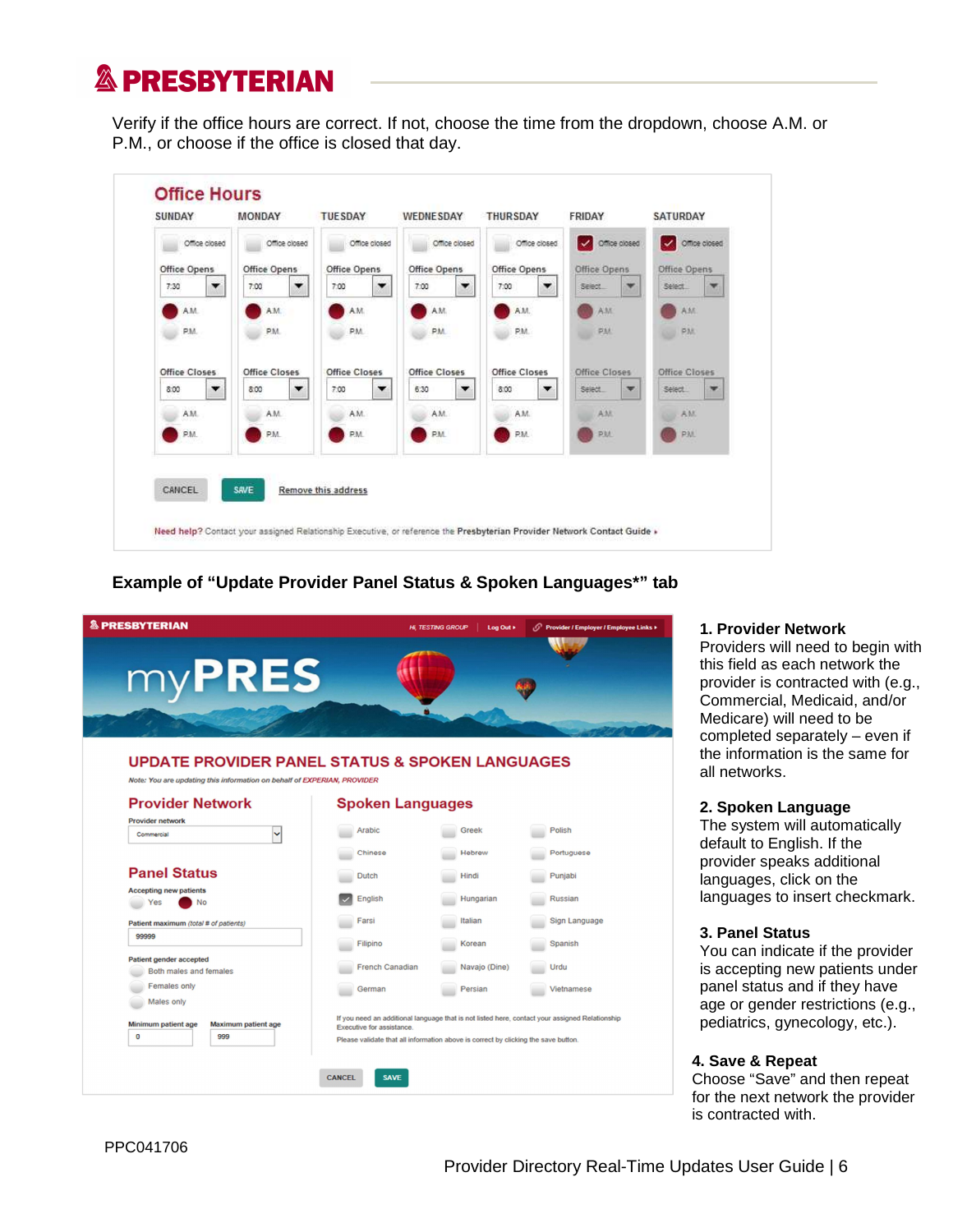### **Example of "Manage Delegates on my Account" tab**

Even though individual providers are automatically delegates, they can also choose office staff to be delegates as well. To add a delegate, choose the "Add Delegate" tab.

| Your account does not have any delegates. You can have up to two delegates that can manage address, office hours, panel status, and languages on your behalf. |
|---------------------------------------------------------------------------------------------------------------------------------------------------------------|
|                                                                                                                                                               |

To add a delegate, enter the user by his or her name or existing myPRES ID. If the person who is chosen to be a delegate does not have a myPRES account, they will need to register for an account at [https://mypres.phs.org/Pages/provider-registration.asp](https://mypres.phs.org/Pages/provider-registration.aspx)x.

|                   | <b>ADD DELEGATE</b>                                                                                                                                                           |
|-------------------|-------------------------------------------------------------------------------------------------------------------------------------------------------------------------------|
|                   | <b>Managing Delegates for Taxonomy#</b>                                                                                                                                       |
|                   | Delegates must have a valid myPRES ID to be assigned to your account.<br>Search by the employee's myPRES ID or First Name or Last Name to find the user that you want to add. |
|                   | <b>Search for myPRES Users</b>                                                                                                                                                |
|                   |                                                                                                                                                                               |
|                   |                                                                                                                                                                               |
| myPRES ID or Name |                                                                                                                                                                               |
|                   |                                                                                                                                                                               |
| <b>CANCEL</b>     | <b>SEARCH</b>                                                                                                                                                                 |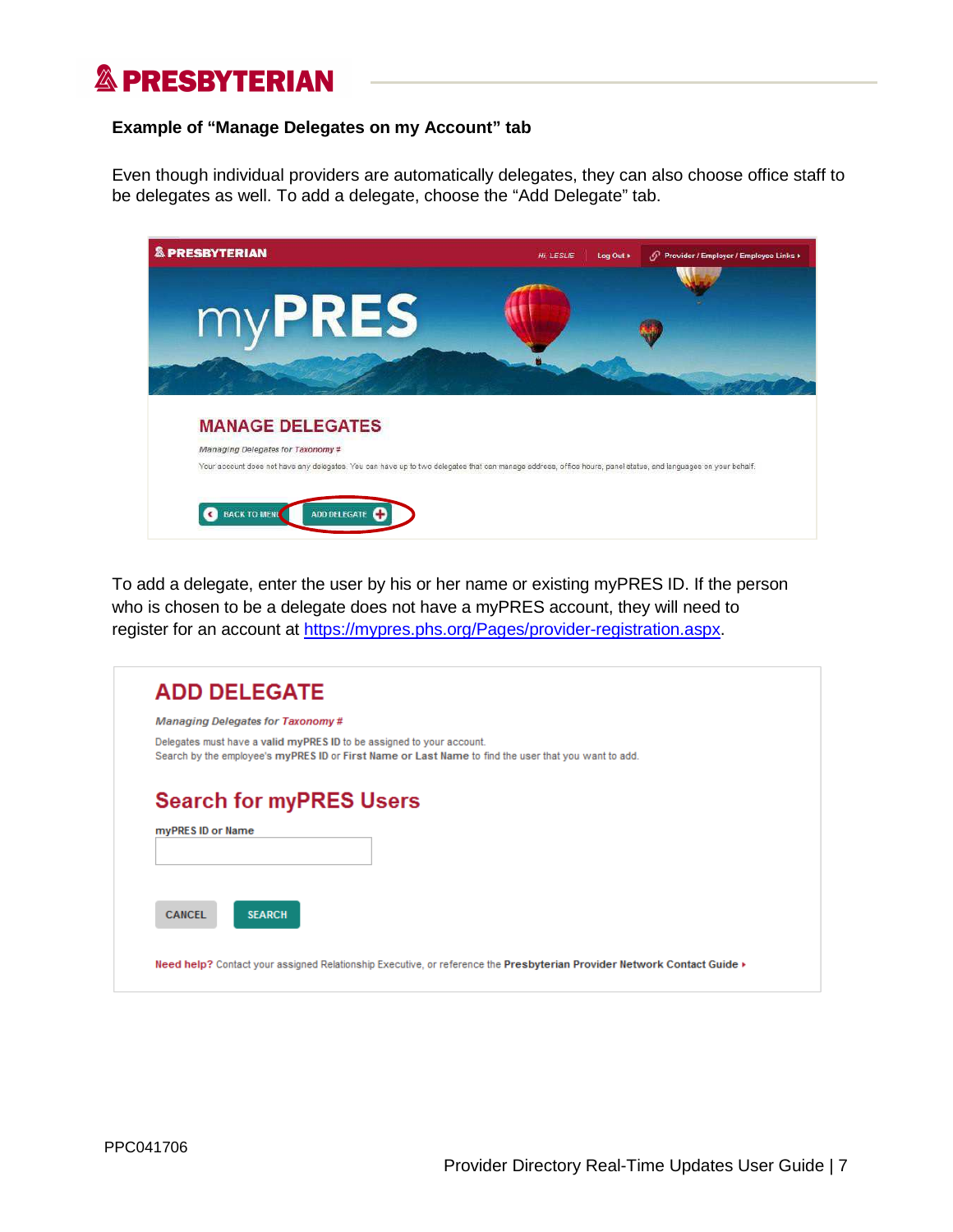### **Example of "Physical Address" tab**

Your physical address might be different than your directory address. Verify if the address is correct. If it is not, delete the address information in the fields and replace it with the correct one. Please note that all addresses will be verified by the United States Postal Service (USPS) for correctness. Therefore, please refrain from using punctuation in the address.

**CORRECT:** 508 SAN PASQULE AVE SW **INCORRECT:** 508 SAN PASQUALE AVE, S.W.

| Updating Physical Address for Taxonomy#                                                                |                      |                                                                                                                                                          |
|--------------------------------------------------------------------------------------------------------|----------------------|----------------------------------------------------------------------------------------------------------------------------------------------------------|
| make any necessary changes to ensure your address aligns with the USPS.                                |                      | The address listed below will automatically be validated against the U.S. Postal Service system. If you receive an error message upon submission, please |
| <b>Physical Address</b>                                                                                |                      |                                                                                                                                                          |
| Address*                                                                                               | Telephone*           | Extension                                                                                                                                                |
| 9705 SAMIA ST NW                                                                                       | 505-615-3382         | 34                                                                                                                                                       |
| Please add Suite, Building, Unit #, etc. on Address Line 2.<br><b>Address Line 2</b>                   | <b>FAX</b>           | <b>Extension</b>                                                                                                                                         |
|                                                                                                        | <b>Email Address</b> |                                                                                                                                                          |
| City*                                                                                                  |                      |                                                                                                                                                          |
| <b>ALBUQUERQUE</b>                                                                                     | *Required fields     |                                                                                                                                                          |
| State*<br>$ZIP*$<br>New Mexico<br>87114-5999<br>$\overline{\phantom{a}}$                               |                      |                                                                                                                                                          |
| Note: If you need to change the State, contact your assigned<br>Relationship Executive for assistance. |                      |                                                                                                                                                          |